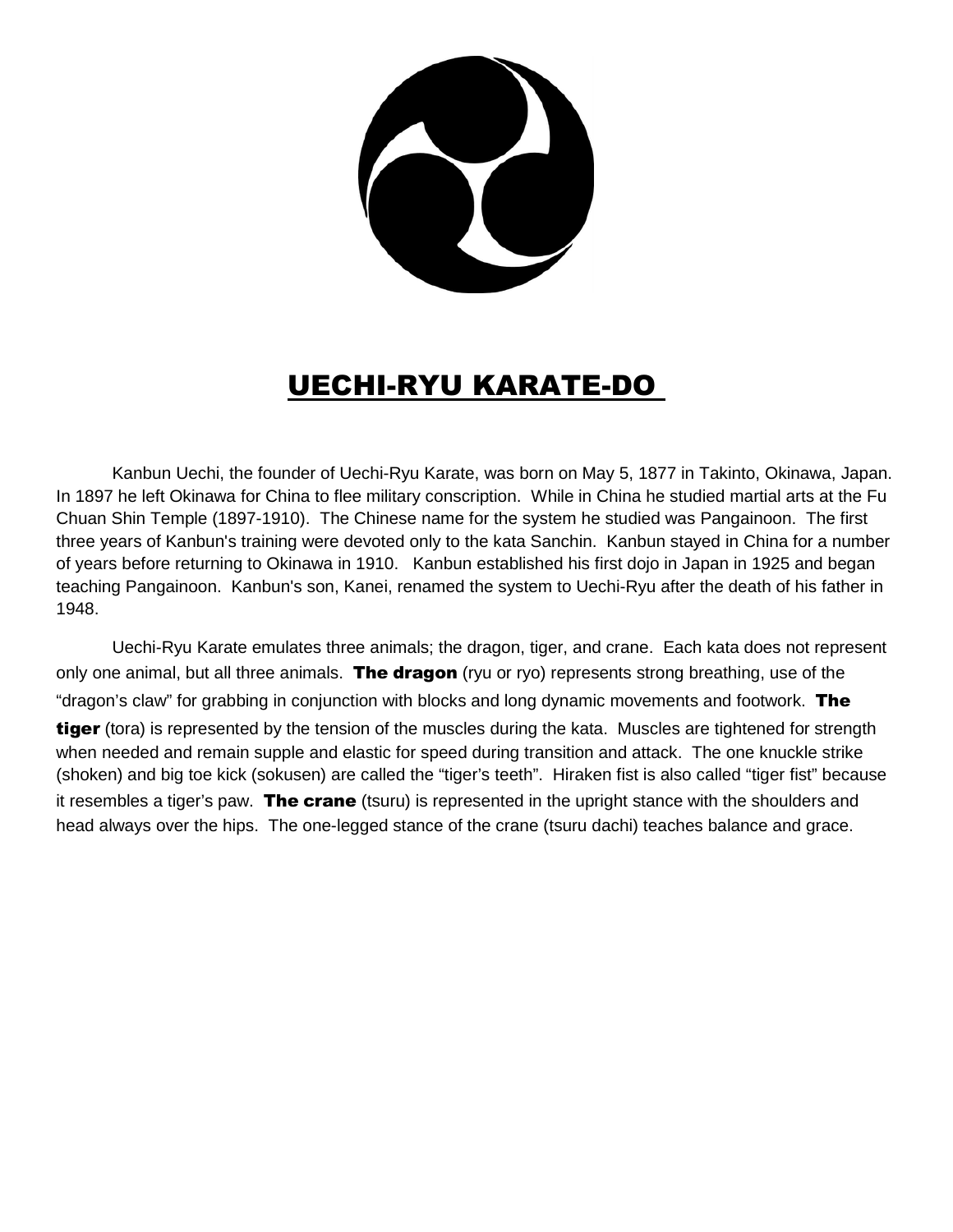## SCHOOL RULES

The student shall conduct him/herself in a manner that will reflect the utmost humility and respect for themselves and their school. The student shall be loyal, honest, and possess a high degree of integrity with a practical purpose of developing cooperation and trust of fellow students and teachers.

- 1. No food, drinks, gum, smoking or profanity in the school.
- 2. Always address the head instructor as Sensei.
- 3. Always address senior students (both in age and in rank) as Mr. or Mrs./Ms. and their last name while in the school.
- 4. Never leave the class for a break, water or any early dismissal except with permission.
- 5. When late for class ask permission to enter.
- 6. Always pay strict attention to the instructor and not to other distractions.
- 7. Jewelry is not allowed in the workout area.
- 8. No use of equipment unless authorized by the head instructor.
- 9. No sparring allowed in the workout area unless authorized by the head instructor.
- 10. Students are not allowed to train at any other dojo, unless they receive permission from the head instructor.
- 11. Any outside activities that bring discredit to the head instructor, school, or the student (fighting, etc.. ) are sufficient reasons for dismissal.
- 12. Never lose your temper in the school.
- 13. Never lean on walls or lay on the floor. Students must stand, kneel, or sit.
- 14. Students must always keep their finger and toenails clipped and clean.
- 15. No horseplay or loud talking in the school.
- 16. Never talk in class, except to ask or answer a question.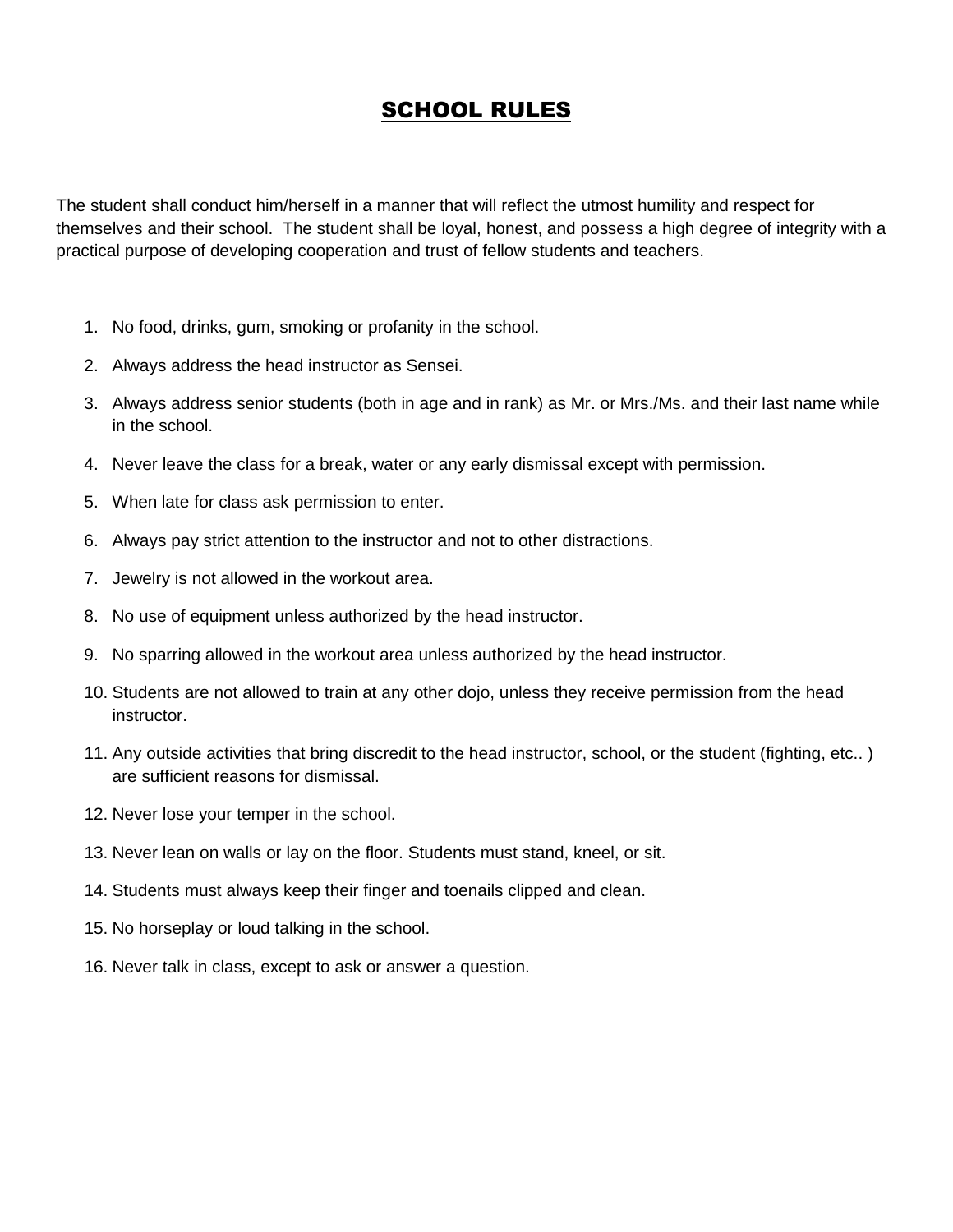## ADULT RANKING SYSTEM

The adult ranking system is broken up into two sections; the "kyu" ranks (those without rank) and the "dan" ranks (those with rank). The "kyu" ranks begins with a white colored belt and end with a brown colored belt and count down from 10 to 1. The "dan" ranks are represented by a black colored belt and count up from 1 to 10 – otherwise known as "degrees".

| <b>KYU RANKS</b>                                   | <b>DAN RANKS</b> |
|----------------------------------------------------|------------------|
| 10 - <b>Jukyu</b> (white belt)                     | $1 -$ Shodan     |
| 9 - Kyukyu (white belt with 1 hash mark)           | $2 -$ Nidan      |
| 8 - <b>Hachikyu</b> (white belt with 2 hash marks) | $3 -$ Sandan     |
| $7 - Sichikyu$ (white belt with 3 hash marks)      | $4 -$ Yondan     |
| $6 - \text{Rokkyu}$ (green belt)                   | $5 -$ Godan      |
| $5 - Gokyu$ (green belt with 1 hash mark)          | $6 -$ Rokudan    |
| $4 -$ Yonkyu (green belt with 2 hash marks)        | $7 -$ Sichidan   |
| $3 -$ Sankyu (brown belt with 1 hash mark)         | $8 -$ Hachidan   |
| $2 - Nikyu$ (brown belt with 2 hash marks)         | $9 -$ Kyudan     |
| 1 – <b>Ikkyu</b> (brown belt with 3 hash marks)    | $10 -$ Judan     |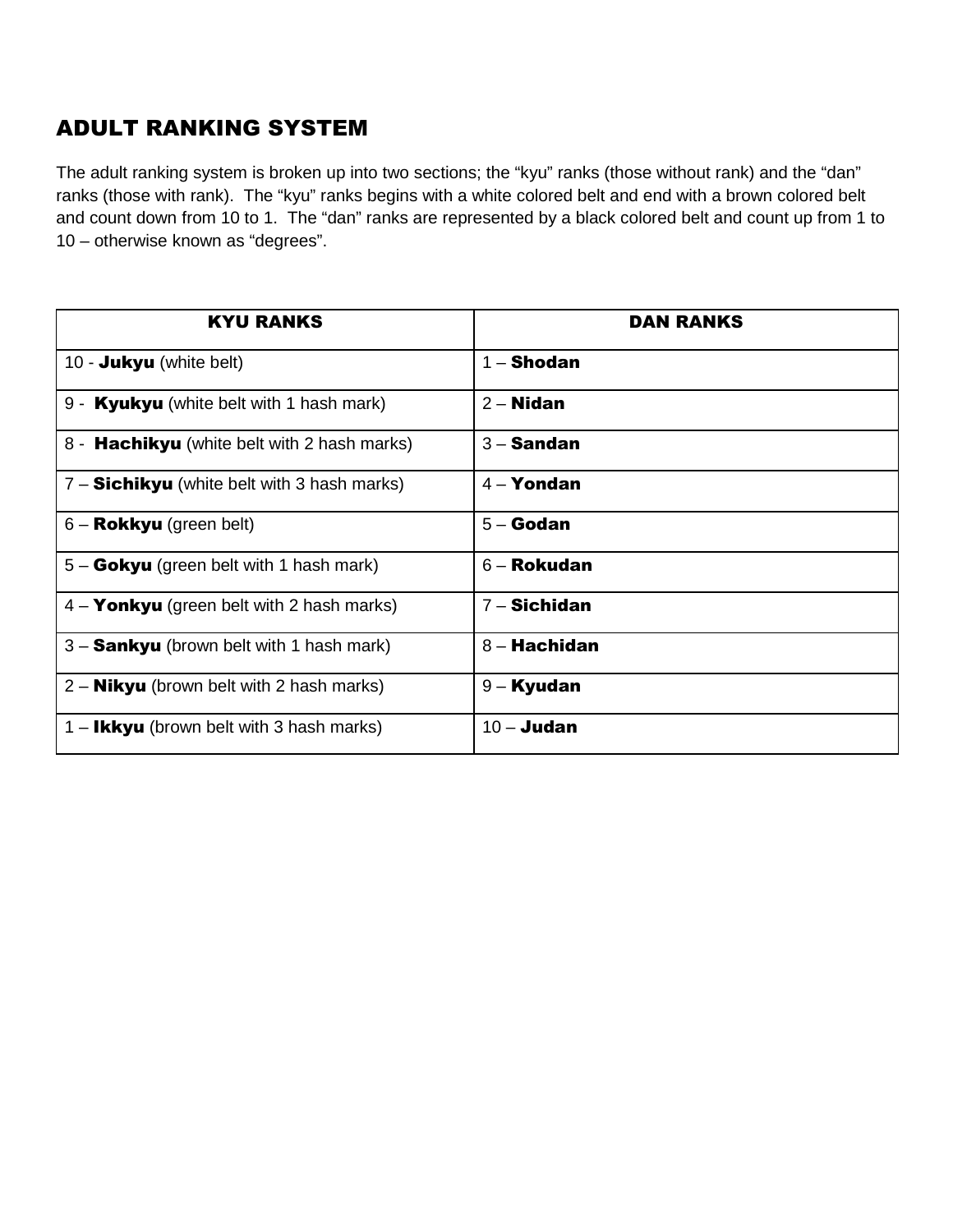## YOUTH RANKING SYSTEM

 Students in the youth classes are not allowed to test for the rank of "Shodan" until they are at least 16 years of age. Because of this age requirement, there are more ranks in this ranking system. Each rank from white through red colored belts contains hash marks. Once the student has received 4 hash marks he/she can be considered for the next rank.

#### \*= ranks correspond to adult ranking system

| White belt                    | <b>Red belt</b>                        |
|-------------------------------|----------------------------------------|
| Yellow belt                   | Red belt with black stripe             |
| Yellow belt with black stripe | Green belt with black stripe           |
| Orange belt                   | *Green belt (Rokkyu)                   |
| Orange belt with black stripe | *Green belt with 1 hash mark (Gokyu)   |
| Purple belt                   | *Green belt with 2 hash marks (Yonkyu) |
| Purple belt with black stripe | *Brown belt with 1 hash mark (Sankyu)  |
| <b>Blue belt</b>              | *Brown belt with 2 hash marks (Nikyu)  |
| Blue belt with black stripe   | *Brown belt with 3 hash marks (Ikkyu)  |
|                               |                                        |
|                               | *Dan ranks (see adult ranking system)  |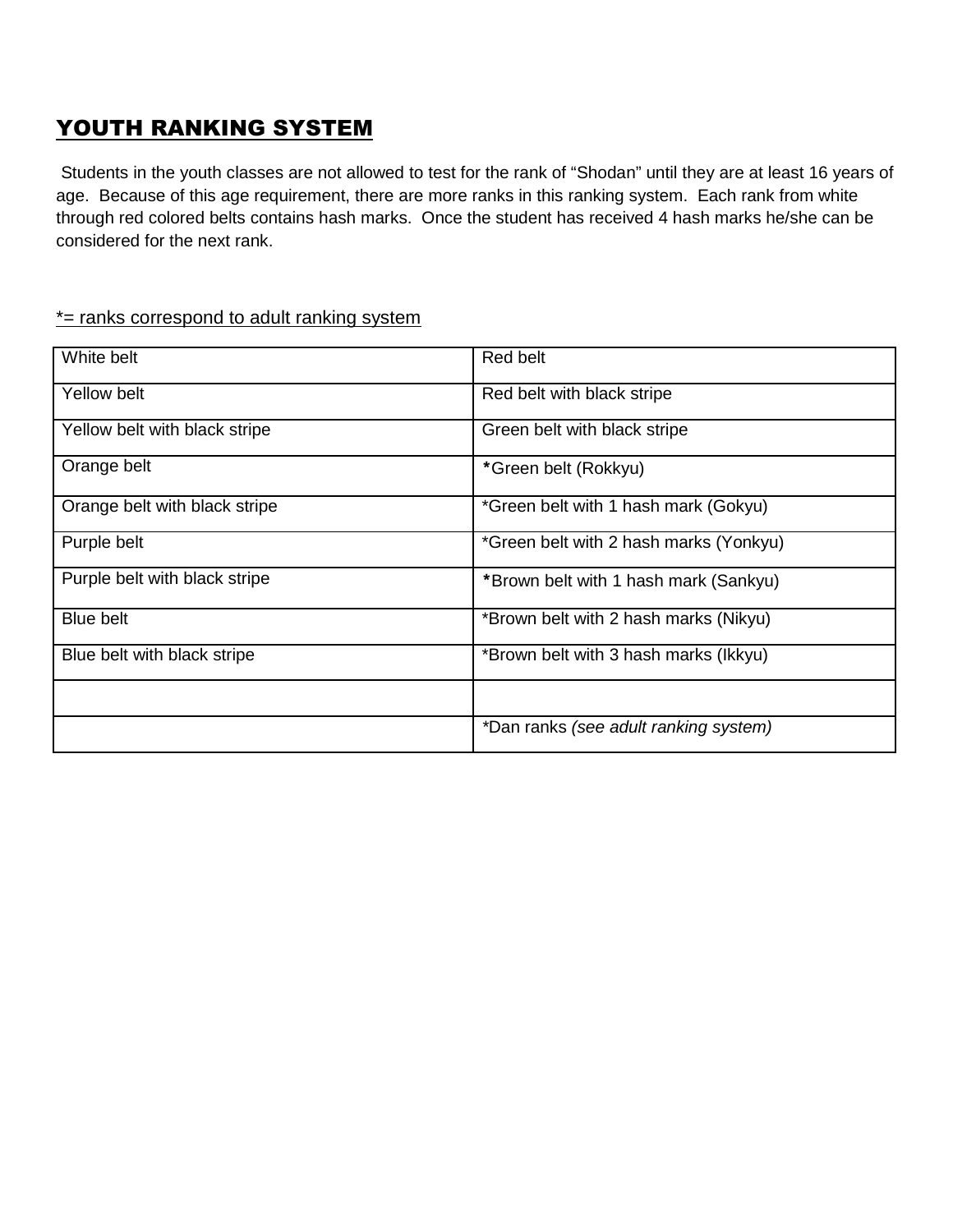## OUR DOJO LINEAGE

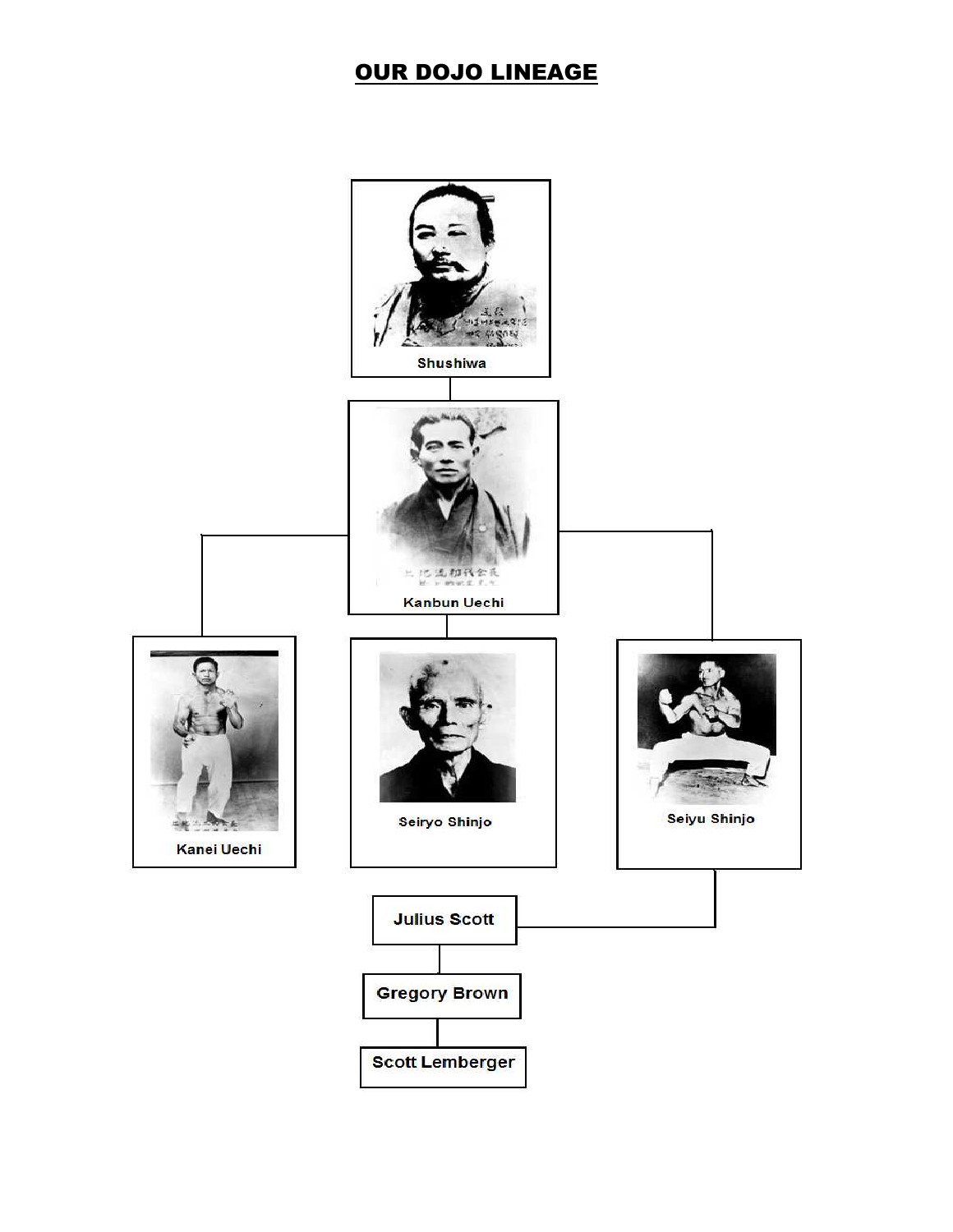## TERMINOLOGY AND TRANSLATIONS

#### CLASS CLOSING

**Instructor:** Go kuro sama (thank you for your troubles)

**Students:** Arigato gozaimasu (thank you very much)

### OTHER TERMS USED IN THE DOJO

| <b>Sensei</b> = teacher, instructor              | $\text{Dojo} = \text{school}$                  |
|--------------------------------------------------|------------------------------------------------|
| <b>Kiai</b> = shout of spirit                    | <b>Migi-ashimai</b> $=$ right stance           |
| <b>Hidari-ashimai</b> = left stance              | <b>Kiba-dachi</b> = low stance (horse stance)  |
| <b>Mawate</b> = $turn / pivot$                   | $\text{A}te = \text{strike}$                   |
| <b>Uke</b> = $block$                             | <b>Tsuki</b> = thrust (straight)               |
| <b>Jodan</b> = high area                         | <b>Chudan</b> = middle area                    |
| <b>Gedan</b> = low area                          | <b>Yoi</b> = set or ready                      |
| <b>Hajume</b> = begin                            | <b>Yasume</b> = $rest$                         |
| <b>Yame</b> = $stop$                             | <b>Ryote</b> = doubles                         |
| <b>Kata</b> = form or formal exercise            | <b>Uchi</b> = turning inside strike (circular) |
| <b>Nuki</b> = strike (poking with small weapon)  | <b>Heishu</b> = closed hand                    |
| <b>Zuki</b> = $punch$                            | <b>Hajiki</b> = snapping                       |
| <b>Harai</b> = downward                          | <b>Tate</b> = vertical, forward                |
| <b>Wauke</b> = double arm open hand circle block | $Rei = bow$                                    |
| <b>Makiwara</b> = pounding board                 | <b>Arigato</b> = Thank you                     |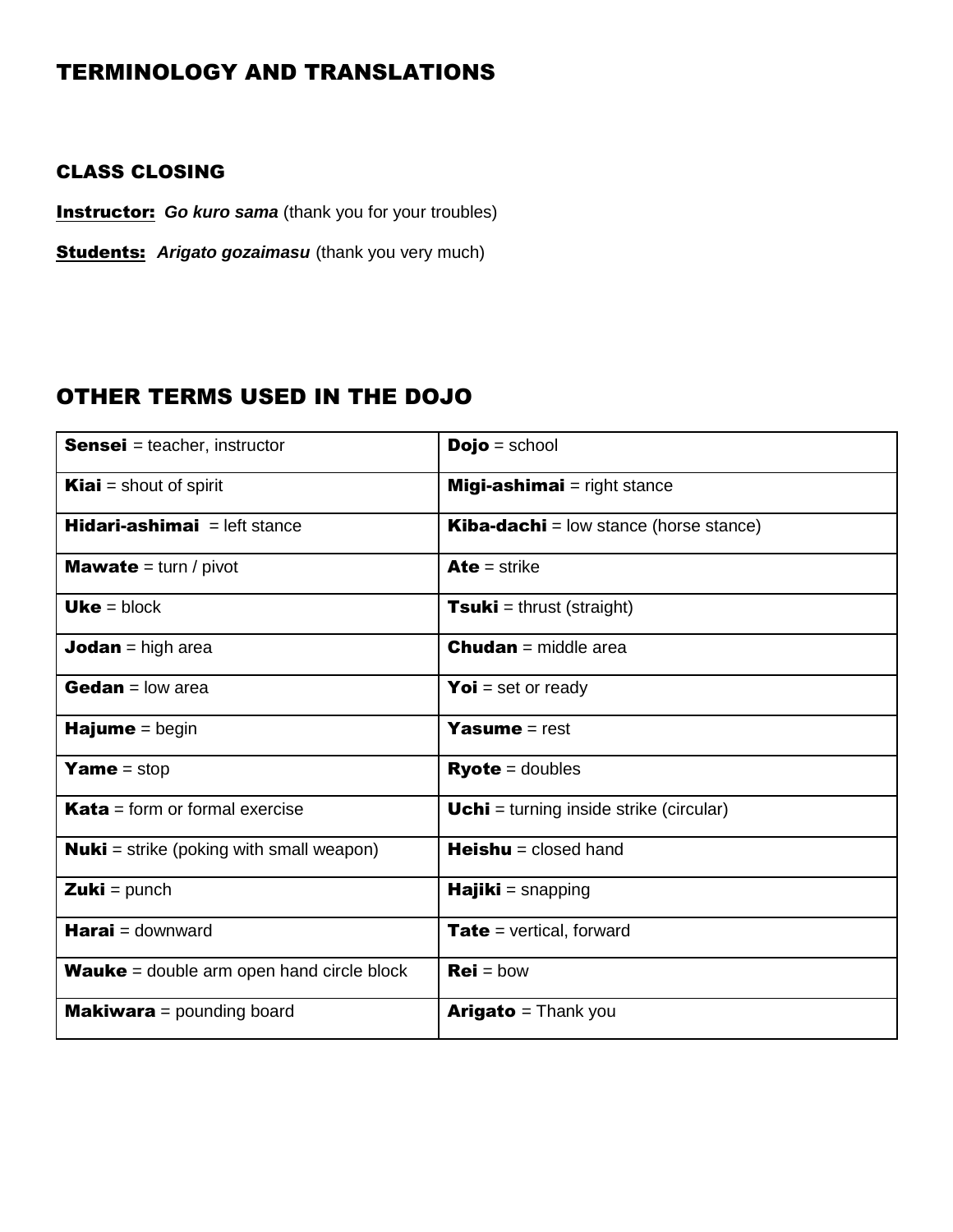## PARTS OF ARM AND HAND USED FOR BLOCKING, STRIKING AND THRUSTING

| <b>Seiken</b> – forefist                  | Teisho Bushiken - palm hand       |
|-------------------------------------------|-----------------------------------|
| Testui - hammer fist                      | <b>Shoken</b> - 1 knuckle         |
| <b>Ipponken Shokento - 1 knuckle fist</b> | <b>Hiraken</b> – foreknuckle fist |
| <b>Uraken</b> – back fist                 | <b>Shuto</b> – knife hand         |
| <b>Hirate</b> – open hand                 | <b>Haito</b> – ridge hand         |
| Yonhon Nukute - spear                     | <b>Haishu</b> – back hand         |
| Kaishu - open hand                        | Ude $-$ arm                       |
| <b>Hiji</b> - elbow                       | <b>Shotei</b> – heel of palm      |

#### TYPES OF BLOCKS

| <b>Uke Waza</b> – blocking techniques   | <b>Chudan Uke - middle area block</b>              |
|-----------------------------------------|----------------------------------------------------|
| Gedan Barai Uke - low area down block   | <b>Jodan Hijiki Uke</b> – high area snapping block |
| <b>Kake Uke</b> – hooking block         | <b>Sukuiage Uke</b> - scooping lift block          |
| <b>Jodan Age Uke</b> - upper area block | <b>Sukui</b> – scoop, hook, or lift                |
| <b>Hirate</b> – open hand               | <b>Haito</b> – ridge hand                          |
| Yonhon Nukute - spear                   | <b>Haishu</b> – back hand                          |
| Kaishu - open hand                      | $Ude - arm$                                        |
| <b>Hiji</b> - elbow                     | <b>Shotei</b> – heel of palm                       |

#### THRUSTING TECHNIQUES

| <b>Chodu Tsuki</b> – forefist straight thrust | <b>Jodan Tsuki</b> – upper straight thrust |
|-----------------------------------------------|--------------------------------------------|
| <b>Chudan Tsuki</b> – middle straight thrust  | <b>Gedan Tsuki</b> – low straight thrust   |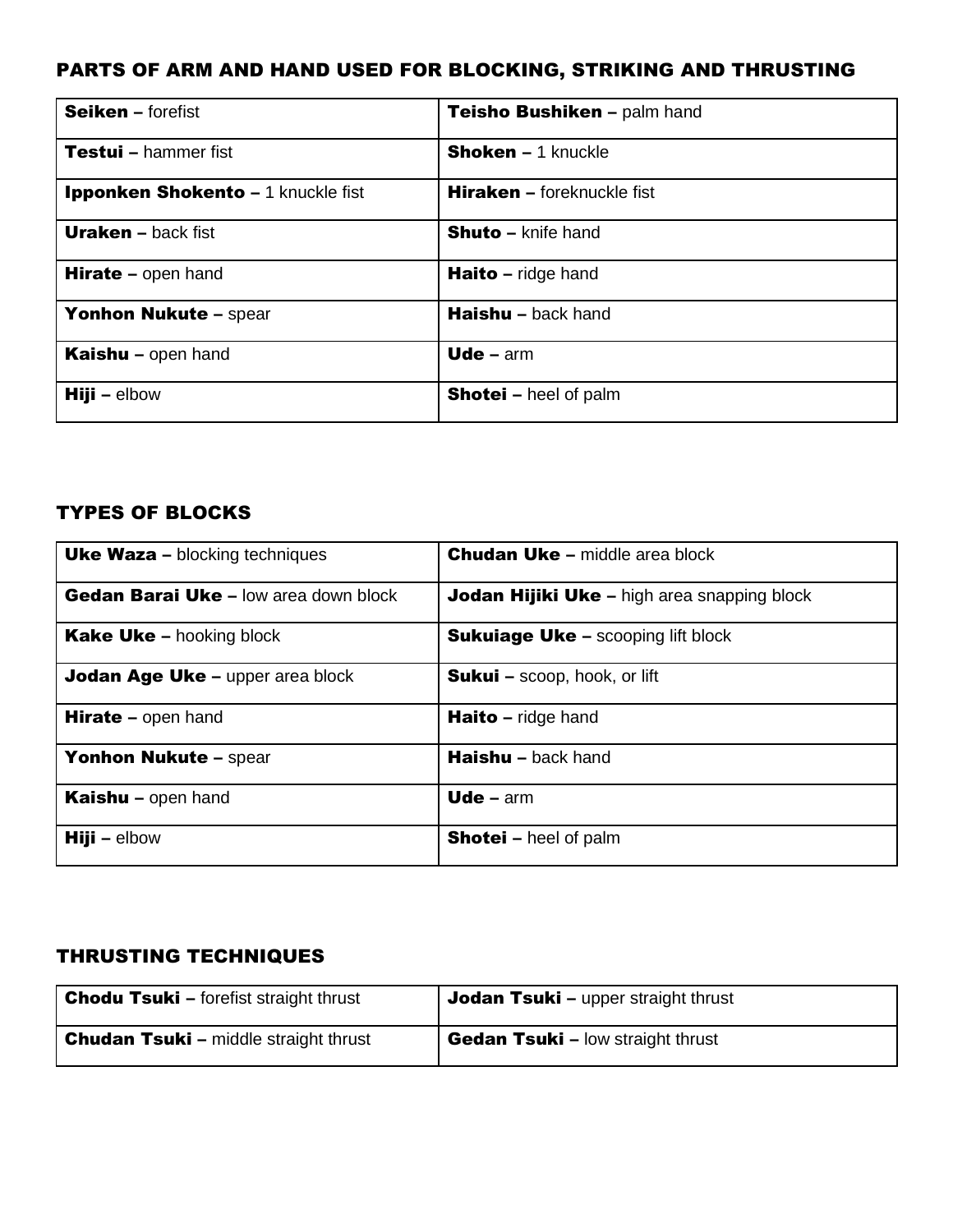#### PARTS OF THE LEG USED FOR KICKS

| <b>Koshi</b> – ball of foot | <b>Kakato</b> – heel         |
|-----------------------------|------------------------------|
| <b>Hiza</b> – knee          | <b>Sokuto</b> – edge of foot |
| Teisoku - sole              |                              |

#### OTHER TERMS USED TO DESIGNATE A KICK

| <b>Geri</b> – kick                    | <b>Mae</b> $-$ front |
|---------------------------------------|----------------------|
| Yoko – side                           | <b>Ushiro</b> – back |
| <b>Kai Ten Ushiro</b> – spinning back |                      |

#### COUNTING IN JAPANESE

In most dojo's today, the language of the dojo will often include some Japanese. One of the most frequent times that Japanese will likely be spoken is when the Sensei, or one of the senior students, is counting out loud. In fact learning to count in Japanese is really quite simple, and since these commands are used often, and repeated over and over again, at least up to the number ten, you are bound to catch on quickly.

| $1 =$ ichi                   | $11 = ju$ ichi                                |
|------------------------------|-----------------------------------------------|
| $2 = ni$                     | <b>12</b> = $ju ni$                           |
| $3 = \text{san}$             | $13 = ju$ san                                 |
| $4 = \text{shi}(\text{yon})$ | $14 = ju \, \text{shi} \, (ju \, \text{yon})$ |
| $5 = go$                     | <b>15</b> = $ju$ go                           |
| $6 = \text{roku}$            | $16 = ju$ roku                                |
| $7 = \text{shichi}$          | $17 = ju \text{ shichi}$                      |
| $8 =$ hachi                  | $18 = ju$ hachi                               |
| $9 = ku$                     | <b>19</b> = $ju$ ku                           |
| $10 = ju$                    | $20 = ni ju$                                  |

Above the number twenty the numbers are pronounced in a slightly different manner. For example the number 20 in Japanese translates as "2 - 10's" and continuing on, therefore, the number 21 would be considered as "2 - 10's plus 1" and is "ni ju ichi", 22 is "ni ju ni", etc...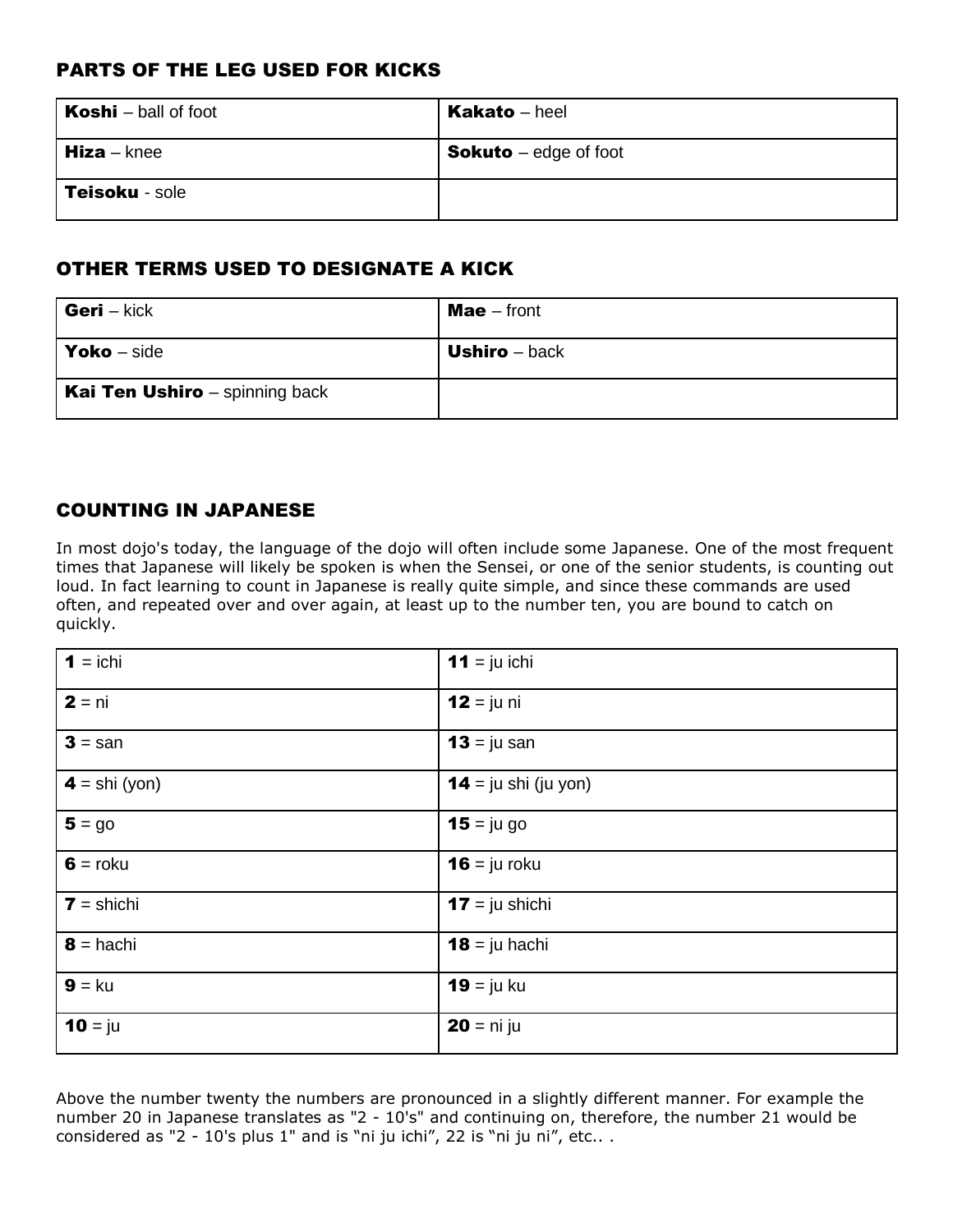## "JUNBI UNDO" AND "HOJO UNDO"

Kanei Uechi, besides adding kata, also introduced a sequence of exercises to the Uechi-Ryu training regimen. The junbi undo are warm-up and stretching exercises based on Asian school training exercises. The "hojo undo" are standardized exercises that incorporate elements of all of the kata of the system.

#### JUNBI UNDO (**preliminary exercises**)

Ashi sakio ageru - heel pivot

Kagato O ageru – heel lift

Hiza mawasu – knee circular

Ashio uchi nanameni abery - straight leg kicking

Koshino nenten - body stretching

#### Kubi no undo - neck exercise

**Furi zuki** – roundhouse punch exercise

Ashikubi O mawasu – foot/circle

Ashi mae yoko – leg lift & turn

Taio mae ni taosu - waist scooping

Udeo mae yoko shitani nobasu – arm thrusting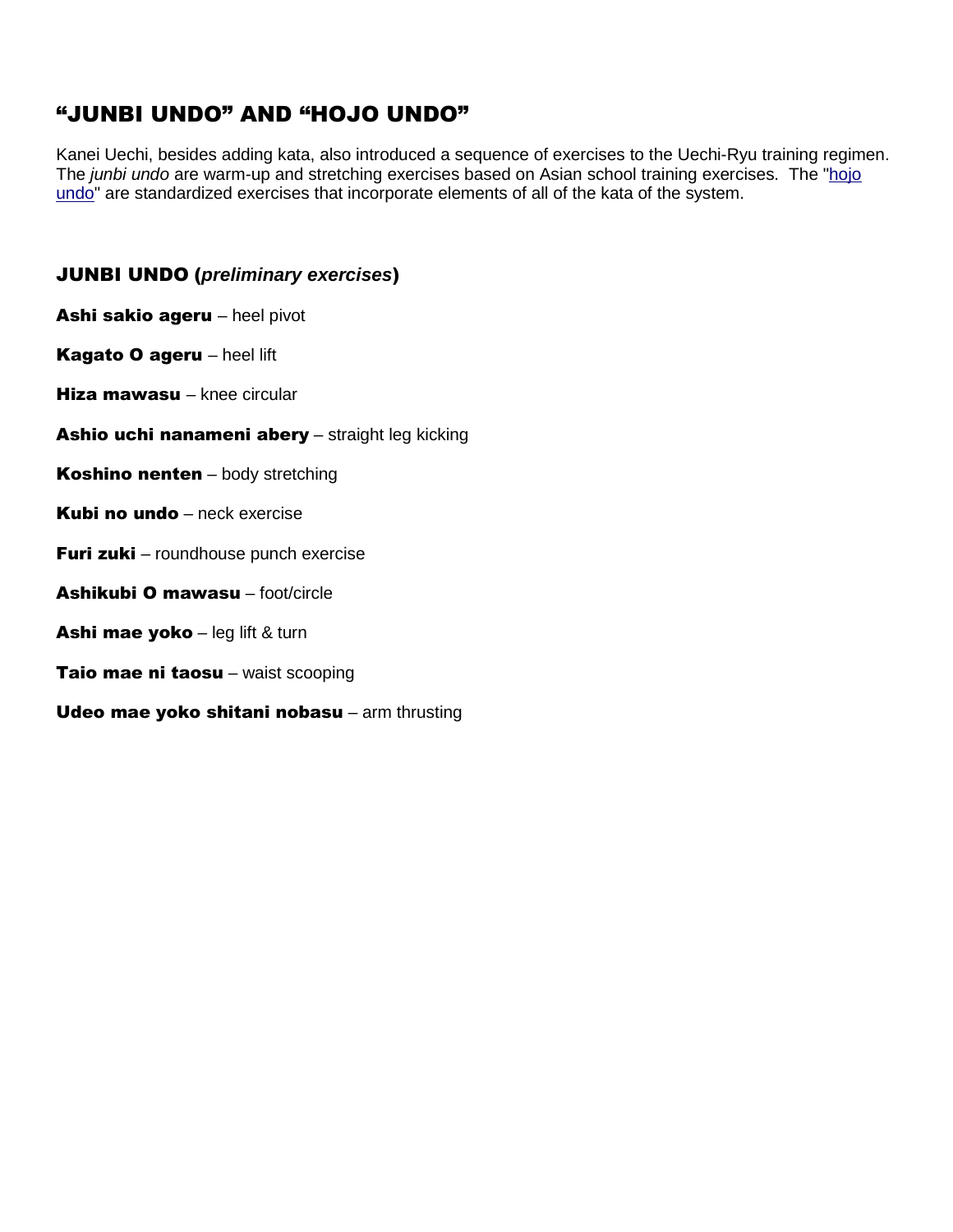#### HOJO UNDO (**supplementary exercises**)

**Shomen geri** – front kick

**Sokuto geri** – side of the foot kick delivered 45 degrees to the front

**Hajki uke hiraken tsuki** – upward snapping block, 4 knuckle punch, outward forearm block, 4 knuckle punch

Uke shuto ura chundan tsuki – circle block, chop, backfist, 1 knuckle middle area punch

Seiken tsuki – fist punch

**Hiji tsuki** – forward, side, and rear elbow strikes

**Mawashi tsuki** – alternating roundhouse hiraken strikes

**\*Tenshin zensoku geri**  $-90$  degree turn, circle block, and front leg kick

**\*Tenshin kosoku geri**  $-90$  degree turn, circle block, and rear leg kick

\*Tenshin shoken tsuki  $-90$  degree turn, circle block, and shoken punch (alternating)

**Shomen hajiki** – stepping forward & back while executing a snapping strike to the eyes w/ the back of the fingers

**Shomen nukite** – stepping forward and back while executing a strike to the eyes with the fingertips in a flicking motion

Koy no ship uchi tate uchi – carp tail snap block, done with the back of the wrist in 4 different directions

Koy no ship uchi yoko uchi – carp tail snap block, done from side to side

**\*Note:** the first turn for each tenshin exercise is done at 45 degrees with the remainder at 90 degrees.

### DEFINITION AND PURPOSE OF KATA

A "kata" is a set of pre-arranged movements which are designed to develop certain abilities in the karate student. It is from kata that all karate techniques and principles come. There are eight kata in Uechi-Ryu. Sanchin, the most basic kata, develops the mental principles necessary to truly understand Uechi-Ryu. At first glance, Sanchin may appear to be a simple exercise, consisting of basic movements; however it is a form of moving meditation which teaches the student to blend the physical, the mental, and the spiritual.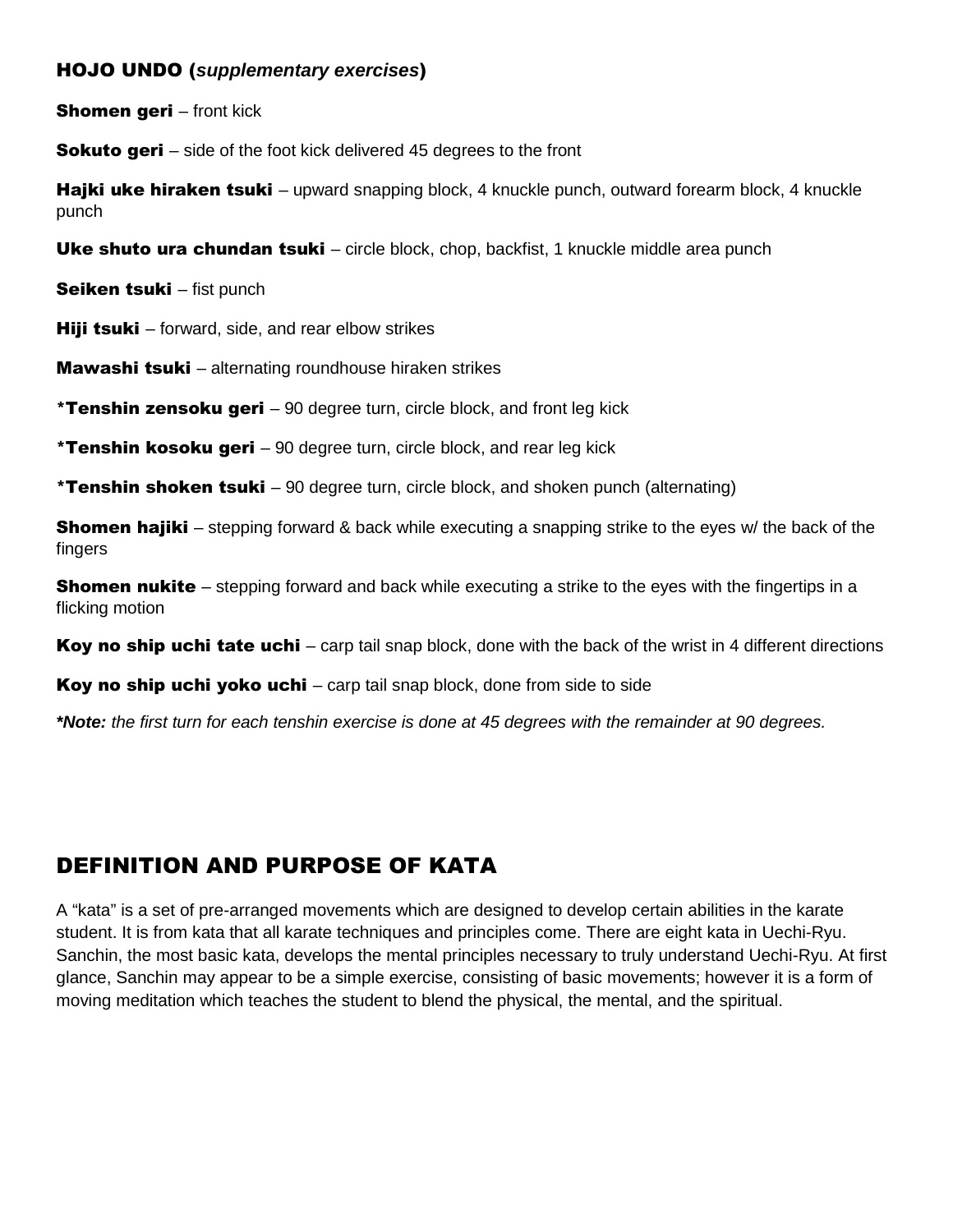## **KATA**

There are eight kata taught in Uechi-Ryu Karate…

- 1. **SANCHIN**<sup>\*</sup> (three steps or conflicts)
- 2. **KANSHIWA** (originally named Kanshabo) (perfect peace, unity)
- 3. KANSHU (originally named Dai Ni Seisan) (second Seisan/thirteen)
- 4. **SEICHIN** (ten conflicts)
- 5. SEISAN\* (thirteen positions of defense & attack)
- 6. SEIRUI (sixteen positions of defense & attack)
- 7. KANCHIN (perfect battle)
- 8. **SANSEIRYU**<sup>\*</sup> (thirty-six positions of defense & attack)

\*= indicates the three main kata which came from Pangainoon and taught by Kanbun Uechi. The remaining five kata are known as bridging kata and were developed by Kanei Uechi.

## PRE-ARRANGED KUMITE

Kanei Uechi developed a set of pre-arranged sparring exercises for the colored (non-black) belt ranks. These exercises are referred to as kumite. They involve two partners exchanging a formal sequence of blocks and strikes. There are five of these exercises. These exercises help students become familiar with the application of Uechi Ryu techniques. They are as follows;

- 1. Kyu Kumite
- 2. Yakuso Kumite (dai ichi)
- 3. Yakuso Kumite (dai ni)
- 4. Dan Kumite
- 5. Kadena Kumite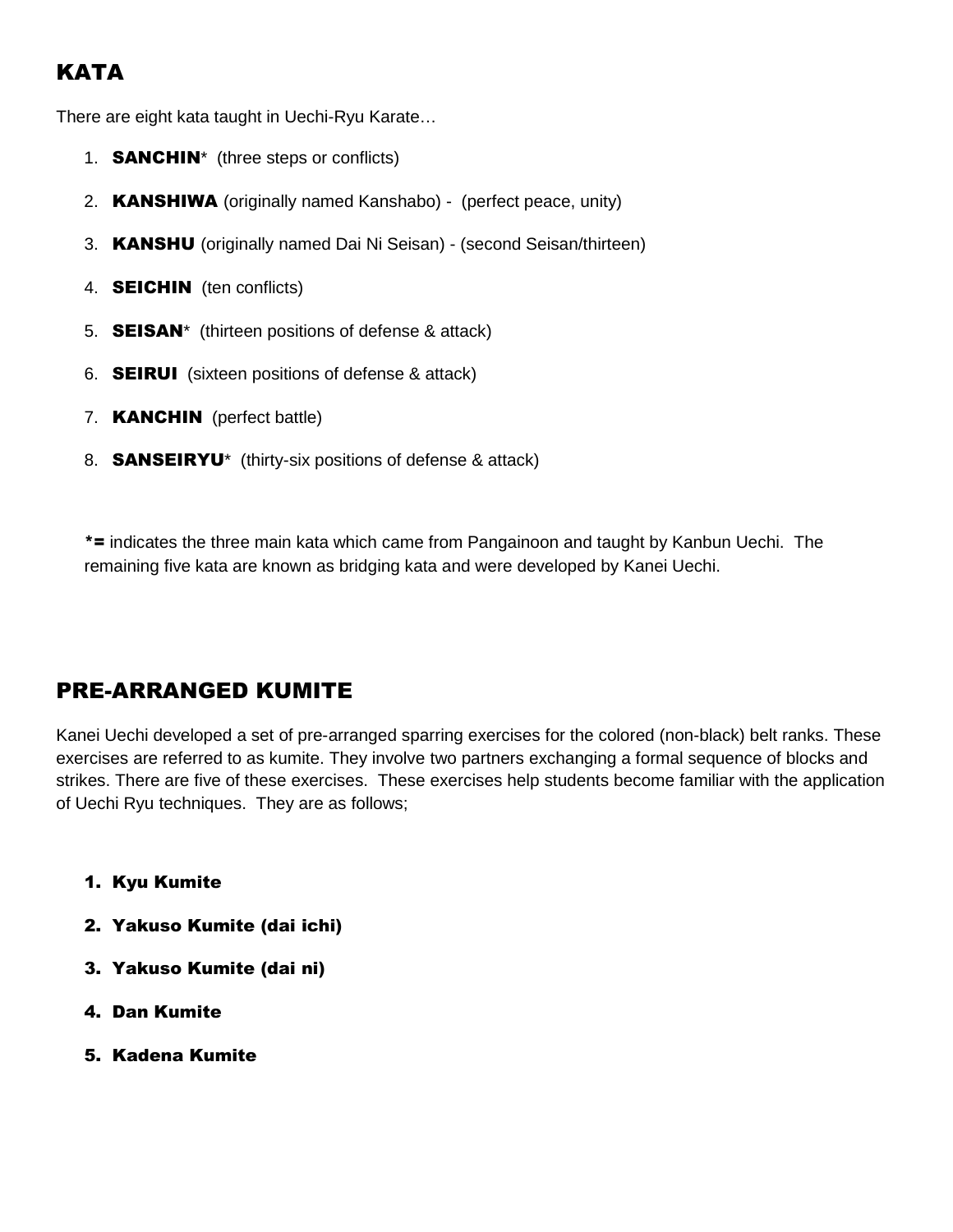## PRINCIPLES OF PRACTICE

#### (by Kanei Uechi)

- 1. The purpose of karate training is to discipline the mind and body and to master the art of self defense.
- **2.** A karate practitioner should be well mannered and modest, value courtesy, always wear decent clothing, pay attention to his speech and actions, and work hard at training day and night.
- 3. A karate practitioner must never call upon his strength in a quarrel, speak harshly, act roughly, or become troublesome to others.
- 4. A karate practitioner must never bring shame upon himself of his school in either speech or action.
- **5.** A karate practitioner must never speak arrogantly, fall into laziness, or act conceitedly. He should endeavor to work diligently at training and improving himself.
- 6. A karate practitioner should respect decorum and the martial arts, maintain the fine traditions of karate and contribute to society.